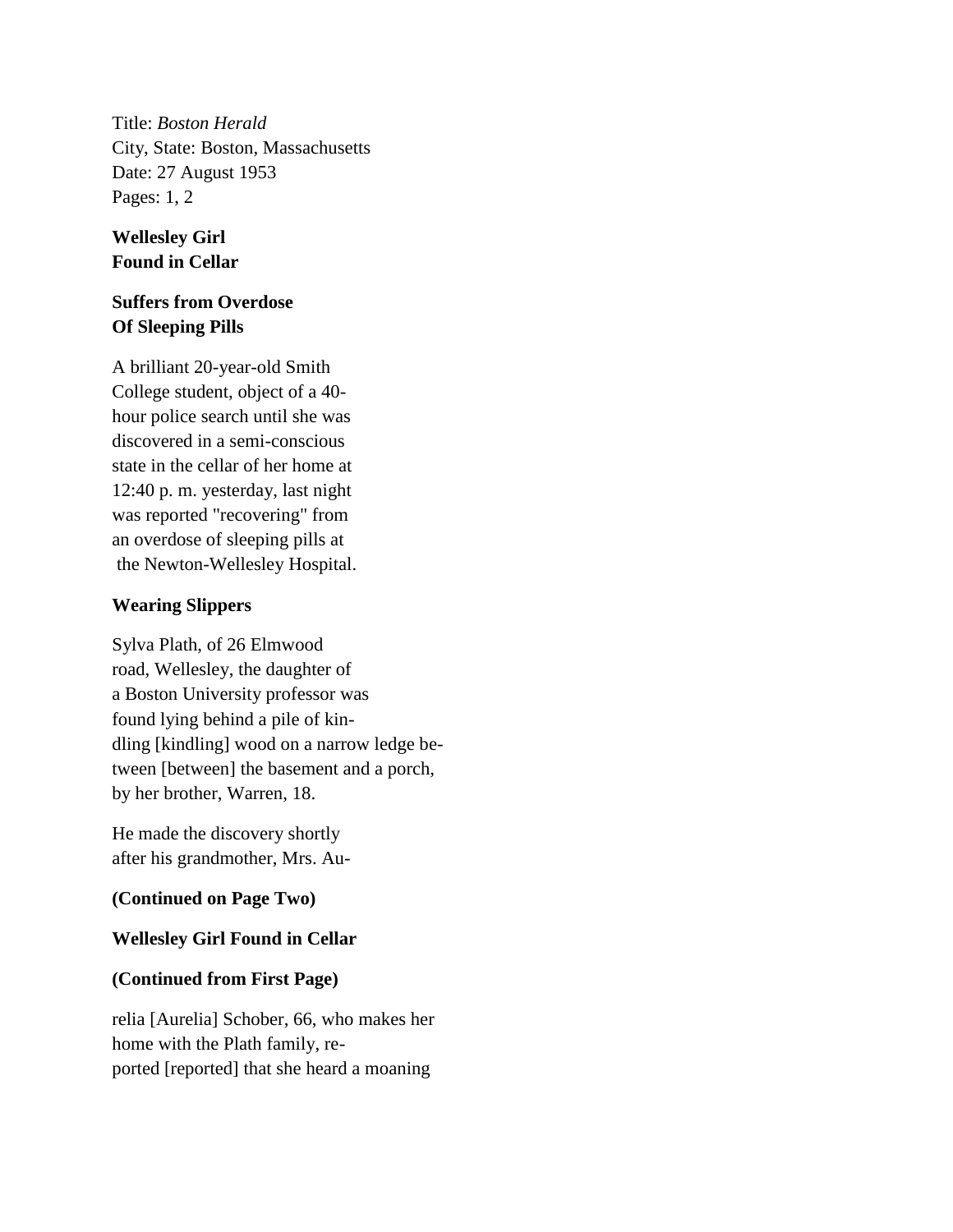sound in the basement while doing [doing] some washing.

Police Chief Robert McBey and Patrolman Theodore Mc-Glone [McGlone], crawling on their hands and knees, reached the side of the girl and began the task of edging the semi-conscious girl to the opening.

McBey recovered a bottle of sleeping pills, lying beside her. Only eight of the 50 pills contained [contained] in a prescription filled out on Friday were found in the bottle. The girl, McBey said, had been given two of the pills Friday [Friday].

The bottle, under lock and key, was discovered missing during a police investigation of the girl's disappearance.

It was not immediately determined [determined] whether the student had hidden on the ledge on Monday after leaving a not for her mother which indicated she was going on a long walk.

When found shortly after noon, she was wearing dungarees, slippers [slippers] and a green, short-sleeved shirt. McBey said she was wrapped in a blanket which had been taken from the porch. "There's a chance she may have been there all the time, or she may have returned to the house